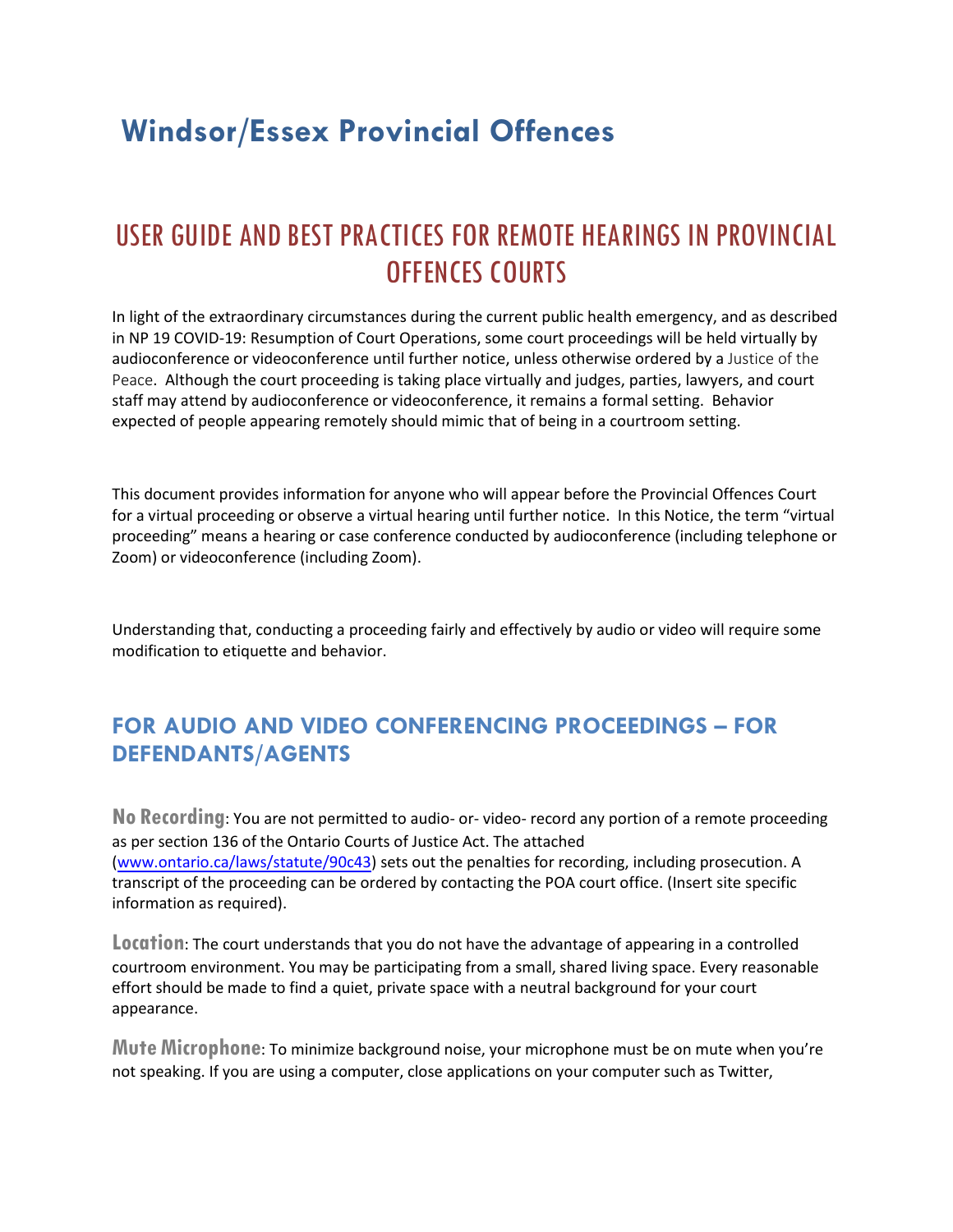Facebook and email, they are not needed and will ensure that you will not be interrupted during the proceeding.

**Introductions**: When you first join the remote proceeding, you will be asked to identify yourself for the record (and who you represent, if applicable).

**Speak clearly and slowly**: Remember to unmute before speaking. Speak clearly and slowly enough for everyone to follow what you are saying. Pause frequently to allow the justice of the peace to ask questions and avoid speaking over the justice of the peace or other participants. This is particularly important when there is an interpreter. Mute the microphone again when done speaking. Follow the directions of the justice of the peace regarding when to speak or ask questions.

**Forms of Address**: The justice of the peace should be referred to as "Your Worship".

**Material**: Collect and organize the documents you will need in advance, and make sure you have them with you for the hearing.

**Use Pen and Paper**: If you need to take notes, use pen and paper. The sound of typing can be distracting, and make it hard to hear others. Avoid shuffling papers as that can also be distracting.

**NO food or Drink**: As in a courtroom, do not eat or drink anything but water during a court proceeding.

**Specifications for audio conference proceeding (These will be modified by each location** dependent on the solution).

Answering a call from the court: Telephone hearings are recorded by the court. When you answer the courtroom clerk's call, introduce yourself by saying your name.

**Sayyour Name when you start speaking:** At an audio conference proceeding, it can be hard to know which person is talking.

**Audio Connection**: Whether using a land line or a cell phone, do not use speaker phone function. Instead use a hand-held phone or use a set of headphones with a built-in mic and mute feature. If possible, avoid the use of VOIP (Voice over Internet Protocol).

#### **FOR VIDEOCONFERENCE PROCEEDINGS**

**Dress Appropriately**: Justice of the peace will be dressed as they would to reflect the professionalism of the court. Dress as if you are attending an in-person proceeding in the courtroom.

**Join Early:** You should be prepared to join the videoconference proceeding at least 15 minutes early before the start of the proceeding, to allow time to address any technical issues. Before the videoconference proceeding starts, you will enter a virtual waiting room and remain there until the proceedings begin.